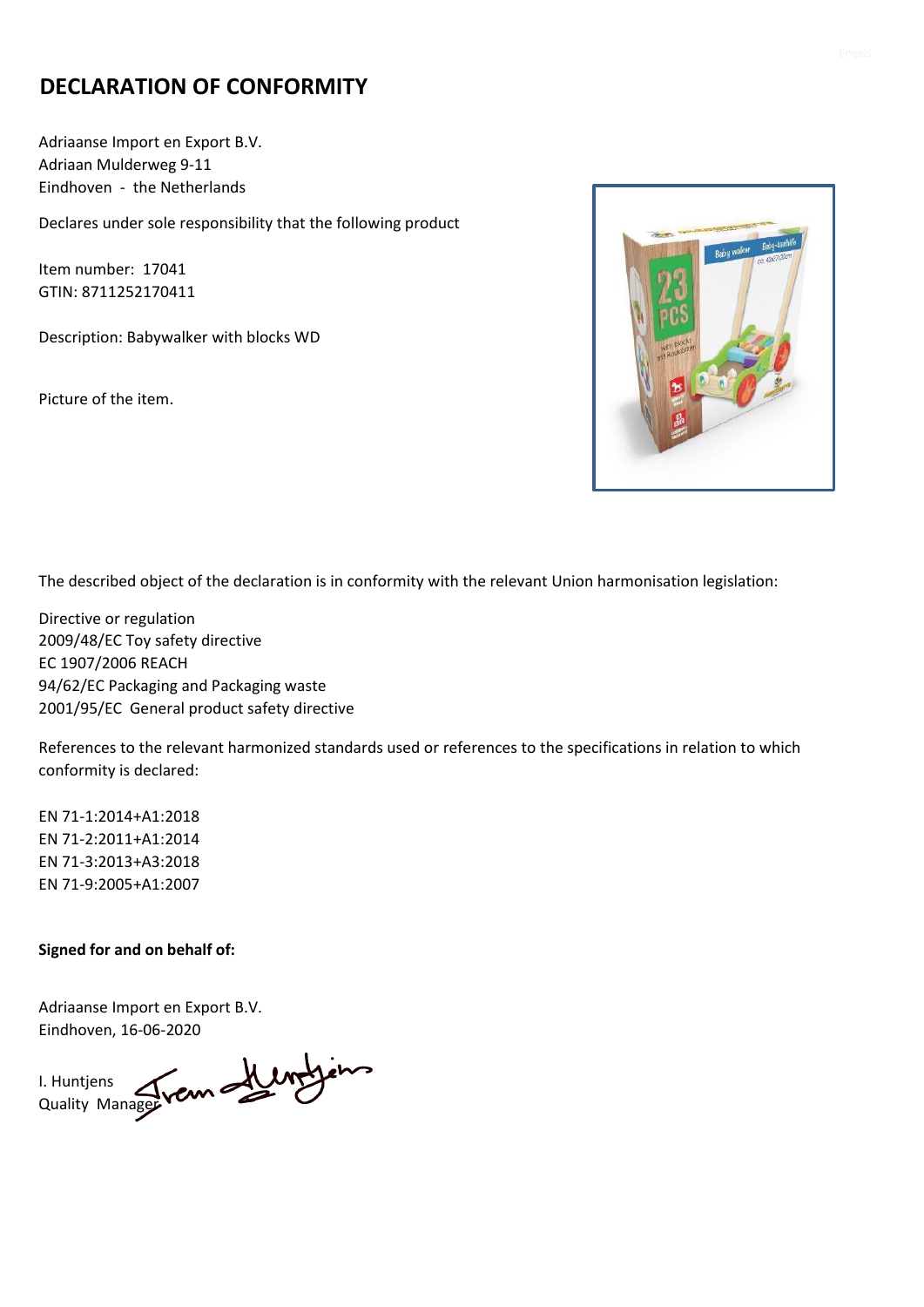### **VERKLARING VAN OVEREENSTEMMING**

*DECLARATION OF CONFORMITY*

Adriaanse Import en Export B.V. Adriaan Mulderweg 9-11 Eindhoven - the Netherlands

Verklaart onder volledige verantwoordelijkheid hierbij dat de volgende producten:

*Declares under sole responsibility the following product*

Artikelnummer: 17041 GTIN: 8711252170411

Beschrijving: Babyloopwagen 23pc WD *Description: Babywalker with blocks WD* 

Foto van het artikel *Picture of the item*



Het beschreven voorwerp is in overeenkomst met de desbetreffende harmonisatiewetgeving van de Unie: *The described object of the declaration is in conformity with the relevant Union harmonisation legislation:*

Richtlijn of verordening: *Directive or regulation:* 2009/48/EG speelgoedveiligheidsrichtlijn EC 1907/2006 REACH 94/62/EG Verpakking en verpakkingsafval 2001/95/EG Algemene richtlijn productveiligheid

Verwijzingen naar de toegepaste relevante geharmoniseerde normen of van de specificaties in verband waarmee de verklaring van overeenstemming :

*References to the relevant harmonised standards used or references to the specifications in relation to which conformity is declared:*

EN 71-1:2014+A1:2018 EN 71-2:2011+A1:2014 EN 71-3:2013+A3:2018 EN 71-9:2005+A1:2007

**Ondertekend voor en namens :** *Signed for and on behalf of:*

Adriaanse Import en Export B.V. Eindhoven, 16-06-2020

I. Huntjens Quality Manager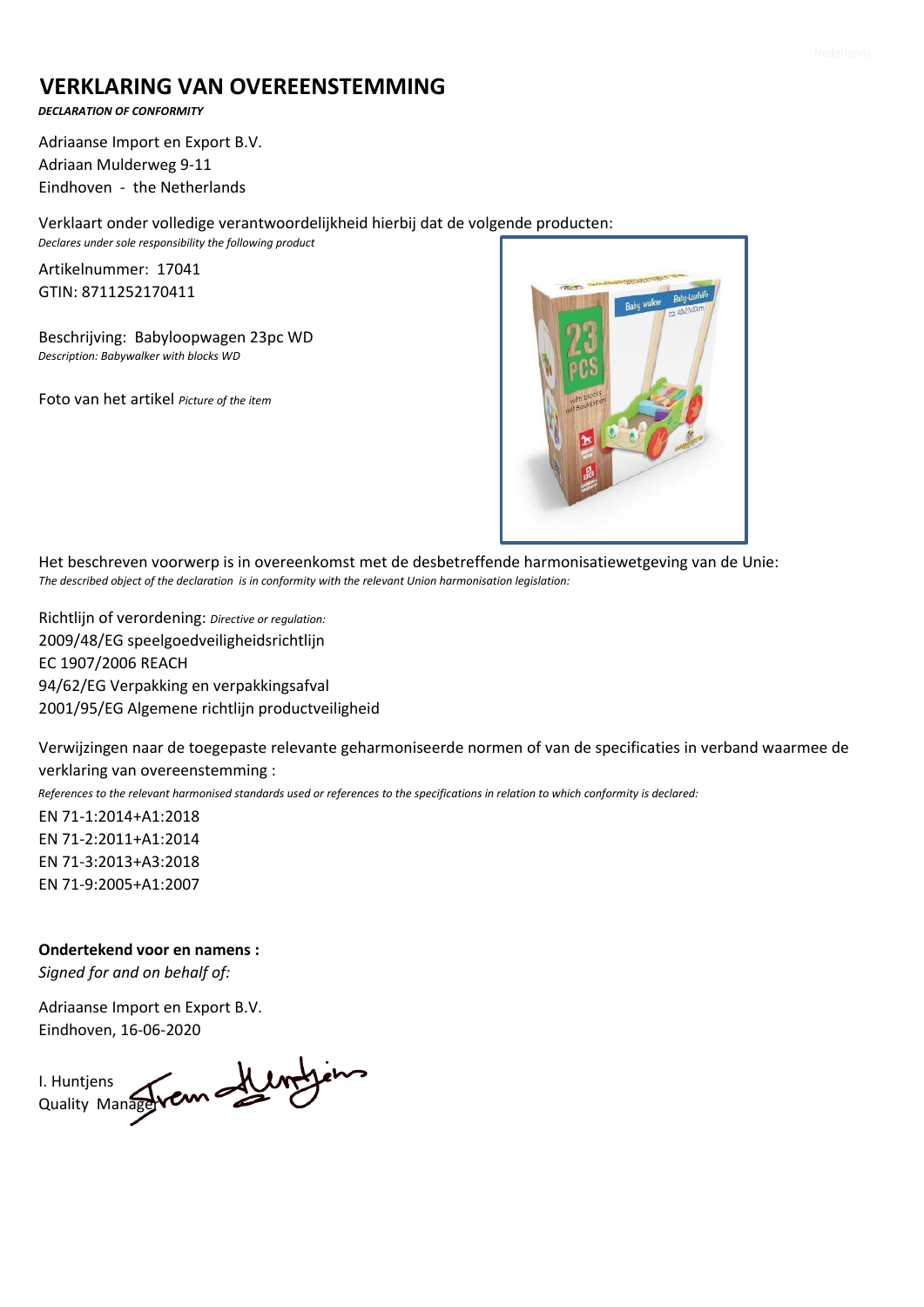### **Konformitätserklärung**

*DECLARATION OF CONFORMITY*

Adriaanse Import en Export B.V. Adriaan Mulderweg 9-11 Eindhoven - the Netherlands

Erklärt in alleiniger Verantwortung das folgende Produkt *Declares under sole responsibility the following product*

Artikelnummer: 17041 GTIN: 8711252170411

Beschreibung: Baby laufhilfe 23pc WD *Description: Babywalker with blocks WD* 

Foto des Artikels *Picture of the item*



Der Artikel wie beschrieben ist konform mit den einschlägigen Harmonisierungsrechtsvorschriften der Union: *The described object of the declaration is in conformity with the relevant Union harmonisation legislation:*

Richtlinie oder Verordnung: *Directive or regulation:* 2009/48/EG Spielzeugsicherheitsrichtlinie EC 1907/2006 REACH 94/62/EG Verpackungen und Verpackungsabfälle 2001/95/EG Allgemeine Produktsicherheitsrichtlinie

Verweise auf die einschlägigen harmonisierten Normen oder Bezugnahme auf Spezifikationen in Bezug auf die Konformität erklärt wird :

*References to the relevant harmonised standards used or references to the specifications in relation to which conformity is declared:*

EN 71-1:2014+A1:2018 EN 71-2:2011+A1:2014 EN 71-3:2013+A3:2018 EN 71-9:2005+A1:2007

**Unterzeichnet für und im Auftrag von:** *Signed for and on behalf of:*

Adriaanse Import en Export B.V. Eindhoven, 16-06-2020

I. Huntjens Quality Mapager